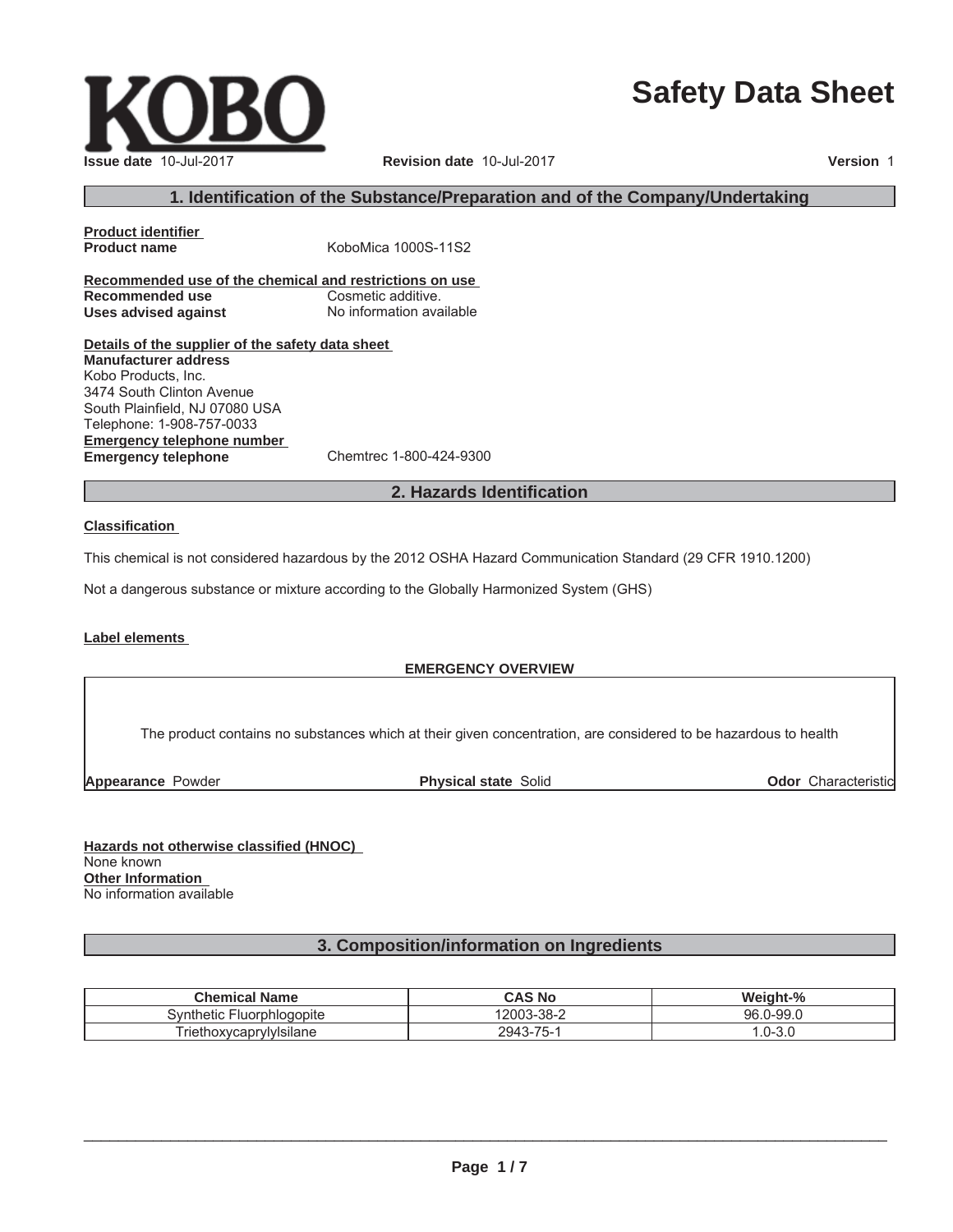#### **4. First aid measures**

 $\_$  ,  $\_$  ,  $\_$  ,  $\_$  ,  $\_$  ,  $\_$  ,  $\_$  ,  $\_$  ,  $\_$  ,  $\_$  ,  $\_$  ,  $\_$  ,  $\_$  ,  $\_$  ,  $\_$  ,  $\_$  ,  $\_$  ,  $\_$  ,  $\_$  ,  $\_$  ,  $\_$  ,  $\_$  ,  $\_$  ,  $\_$  ,  $\_$  ,  $\_$  ,  $\_$  ,  $\_$  ,  $\_$  ,  $\_$  ,  $\_$  ,  $\_$  ,  $\_$  ,  $\_$  ,  $\_$  ,  $\_$  ,  $\_$  ,

#### **First aid measures**

| <b>General advice</b>                                                      | If symptoms persist, call a physician.                                                                                             |  |
|----------------------------------------------------------------------------|------------------------------------------------------------------------------------------------------------------------------------|--|
| Eye contact                                                                | Rinse immediately with plenty of water, also under the eyelids, for at least 15 minutes. If<br>symptoms persist, call a physician. |  |
| <b>Skin contact</b>                                                        | Wash off immediately with soap and plenty of water while removing all contaminated<br>clothes and shoes.                           |  |
| <b>Inhalation</b>                                                          | Remove to fresh air. If breathing is irregular or stopped, administer artificial respiration.                                      |  |
| Ingestion                                                                  | If swallowed, do not induce vomiting: seek medical advice immediately and show this<br>container or label.                         |  |
| Self-protection of the first aider                                         | Use personal protective equipment as required.                                                                                     |  |
| Most important symptoms and effects, both acute and delayed                |                                                                                                                                    |  |
| <b>Symptoms</b>                                                            | No known effects under normal use conditions.                                                                                      |  |
| Indication of any immediate medical attention and special treatment needed |                                                                                                                                    |  |
| Note to physicians                                                         | Effects of exposure (inhalation, ingestion or skin contact) to substance may be delayed.                                           |  |

### **5. Fire-fighting measures**

#### **Suitable extinguishing media**

Use extinguishing measures that are appropriate to local circumstances and the surrounding environment.

**Unsuitable extinguishing media** No information available.

#### **Specific hazards arising from the chemical**

None in particular.

**Explosion data Sensitivity to mechanical impact** None. **Sensitivity to static discharge** None.

**Protective equipment and precautions for firefighters**

Use personal protective equipment as required.

#### **6. Accidental release measures**

#### **Personal precautions, protective equipment and emergency procedures**

| <b>Personal precautions</b>                          | Use personal protective equipment as required. Avoid contact with eyes and skin. Wash<br>thoroughly after handling. |  |
|------------------------------------------------------|---------------------------------------------------------------------------------------------------------------------|--|
| For emergency responders                             | Use personal protective equipment as required.                                                                      |  |
| <b>Environmental precautions</b>                     | Collect spillage. Do not allow into any sewer, on the ground or into any body of water.                             |  |
| Methods and material for containment and cleaning up |                                                                                                                     |  |
| <b>Methods for containment</b>                       | Prevent further leakage or spillage if safe to do so.                                                               |  |
| Methods for cleaning up                              | Avoid creating dust. Sweep up and shovel into suitable containers for disposal.                                     |  |
| <b>Prevention of secondary hazards</b>               | Clean contaminated objects and areas thoroughly observing environmental regulations.                                |  |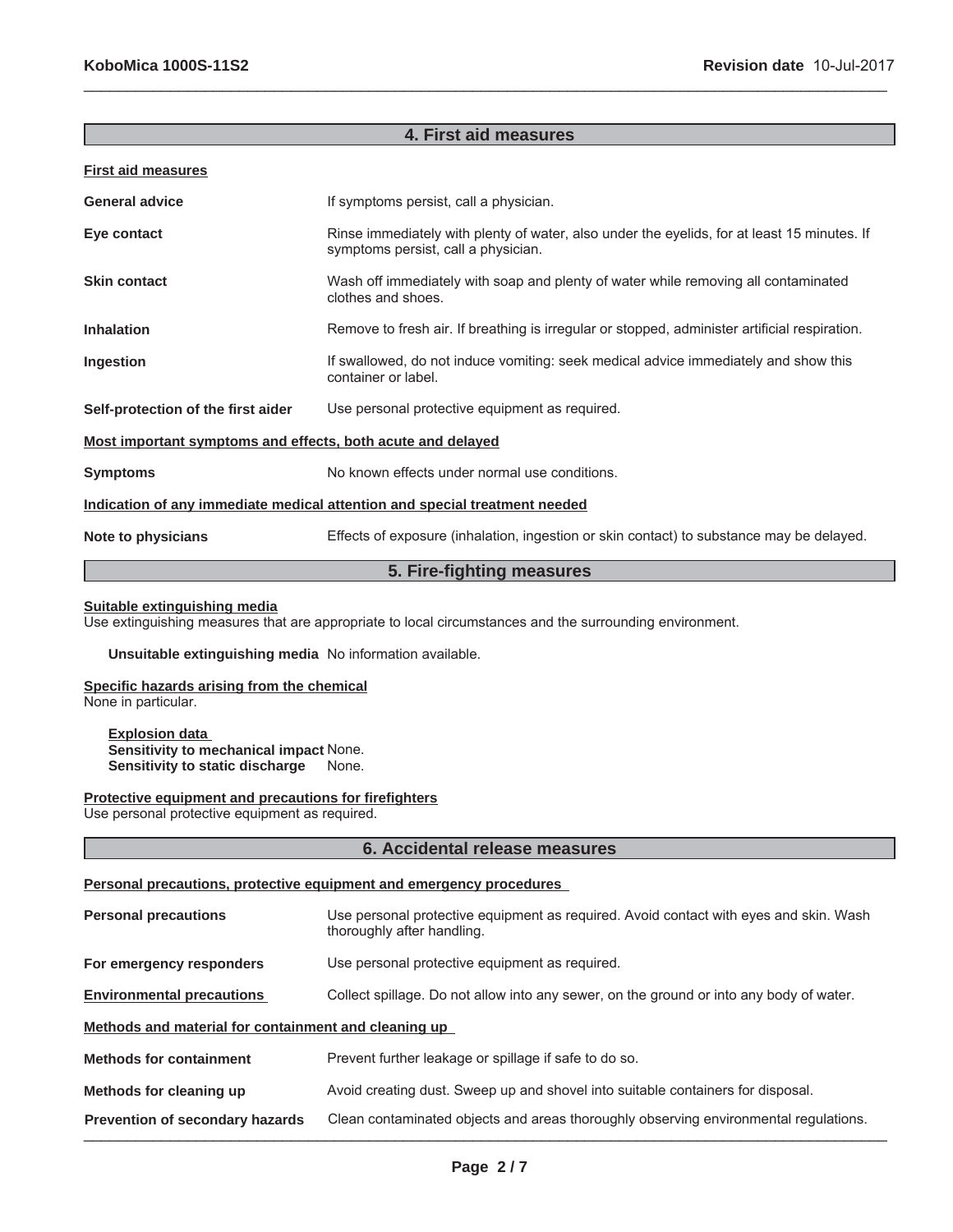| 7. Handling and Storage                                      |                                                                                                                      |  |
|--------------------------------------------------------------|----------------------------------------------------------------------------------------------------------------------|--|
| <b>Precautions for safe handling</b>                         |                                                                                                                      |  |
| Advice on safe handling                                      | Use only in well-ventilated areas. Use personal protective equipment as required. Wash<br>thoroughly after handling. |  |
| Conditions for safe storage, including any incompatibilities |                                                                                                                      |  |
| <b>Storage conditions</b>                                    | Keep container tightly closed in a dry and well-ventilated place. Store at ambient conditions.                       |  |
| Incompatible materials                                       | Strong oxidizing agents. Strong acids.                                                                               |  |

 $\_$  ,  $\_$  ,  $\_$  ,  $\_$  ,  $\_$  ,  $\_$  ,  $\_$  ,  $\_$  ,  $\_$  ,  $\_$  ,  $\_$  ,  $\_$  ,  $\_$  ,  $\_$  ,  $\_$  ,  $\_$  ,  $\_$  ,  $\_$  ,  $\_$  ,  $\_$  ,  $\_$  ,  $\_$  ,  $\_$  ,  $\_$  ,  $\_$  ,  $\_$  ,  $\_$  ,  $\_$  ,  $\_$  ,  $\_$  ,  $\_$  ,  $\_$  ,  $\_$  ,  $\_$  ,  $\_$  ,  $\_$  ,  $\_$  ,

# **8. Exposure Controls/Personal Protection**

| <b>Control parameters</b>                                             |                                                                                                                    |  |
|-----------------------------------------------------------------------|--------------------------------------------------------------------------------------------------------------------|--|
| <b>Exposure guidelines</b>                                            | Not applicable.                                                                                                    |  |
| Appropriate engineering controls                                      |                                                                                                                    |  |
| <b>Engineering controls</b>                                           | Ensure adequate ventilation, especially in confined areas.                                                         |  |
| Individual protection measures, such as personal protective equipment |                                                                                                                    |  |
| <b>Eye/face protection</b>                                            | Wear safety glasses with side shields (or goggles).                                                                |  |
| Skin and body protection                                              | Wear protective gloves and protective clothing.                                                                    |  |
| <b>Respiratory protection</b>                                         | In case of insufficient ventilation, wear suitable respiratory equipment.                                          |  |
| <b>General hygiene considerations</b>                                 | Handle in accordance with good industrial hygiene and safety practice. Wash contaminated<br>clothing before reuse. |  |

# **9. Physical and Chemical Properties**

### **Information on basic physical and chemical properties**

| <b>Physical state</b><br>Appearance<br>Color | Solid<br>Powder<br>White | Odor<br>Odor threshold   | Characteristic<br>No information available |
|----------------------------------------------|--------------------------|--------------------------|--------------------------------------------|
| <b>Property</b>                              | <b>Values</b>            | <b>Remarks</b> •         |                                            |
| рH                                           |                          | No information available |                                            |
| Melting point / freezing point               |                          | No information available |                                            |
| Boiling point / boiling range                |                          | No information available |                                            |
| <b>Flash point</b>                           |                          | No information available |                                            |
| <b>Evaporation rate</b>                      |                          | No information available |                                            |
| Flammability (solid, gas)                    |                          | No information available |                                            |
| <b>Flammability limit in air</b>             |                          |                          |                                            |
| <b>Upper flammability limit</b>              |                          | No information available |                                            |
| <b>Lower flammability limit</b>              |                          | No information available |                                            |
| Vapor pressure                               |                          | No information available |                                            |
| Vapor density                                |                          | No information available |                                            |
| <b>Specific gravity</b>                      |                          | No information available |                                            |
| <b>Water solubility</b>                      | Insoluble in water       |                          |                                            |
| Solubility in other solvents                 |                          | No information available |                                            |
| <b>Partition coefficient</b>                 |                          | No information available |                                            |
| <b>Autoignition temperature</b>              |                          | No information available |                                            |
| <b>Decomposition temperature</b>             |                          | No information available |                                            |
|                                              |                          |                          |                                            |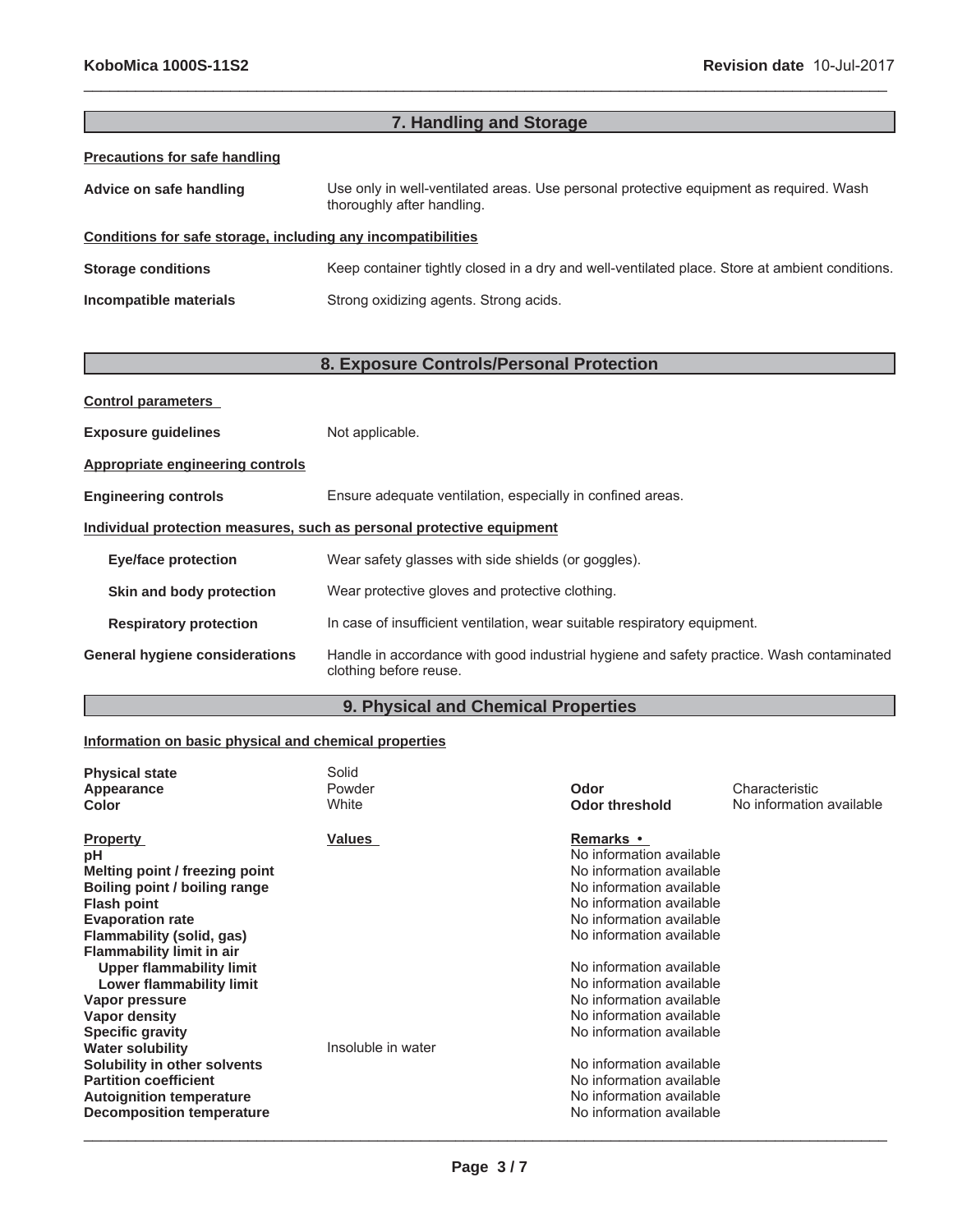**KoboMica 1000S-11S2 Revision date** 10-Jul-2017

**Explosive properties<br>Oxidizing properties** 

**Other Information**

**Molecular weight<br>VOC content (%)** 

**Softening point No information available**<br> **Molecular weight No information available VOC content (%)** No information available<br>
Density No information available **Density Density Density No information available Bulk density No information available No information available** 

**Kinematic viscosity**<br> **No information available**<br> **No information available**<br>
No information available **Dynamic viscosity**<br> **Explosive properties**<br> **Explosive properties**<br> **Explosive properties Oxidizing properties** No information available

# **10. Stability and Reactivity**

 $\_$  ,  $\_$  ,  $\_$  ,  $\_$  ,  $\_$  ,  $\_$  ,  $\_$  ,  $\_$  ,  $\_$  ,  $\_$  ,  $\_$  ,  $\_$  ,  $\_$  ,  $\_$  ,  $\_$  ,  $\_$  ,  $\_$  ,  $\_$  ,  $\_$  ,  $\_$  ,  $\_$  ,  $\_$  ,  $\_$  ,  $\_$  ,  $\_$  ,  $\_$  ,  $\_$  ,  $\_$  ,  $\_$  ,  $\_$  ,  $\_$  ,  $\_$  ,  $\_$  ,  $\_$  ,  $\_$  ,  $\_$  ,  $\_$  ,

**Reactivity** No data available

**Chemical stability** Stable under normal conditions.

### **Possibility of hazardous reactions**

None under normal processing.

**Hazardous polymerization** Hazardous polymerization does not occur.

**Conditions to avoid** None known.

**Incompatible materials** Strong oxidizing agents. Strong acids.

**Hazardous decomposition products**

None under normal use conditions.

# **11. Toxicological Information**

#### **Information on likely routes of exposure**

**Product information**

| <b>Inhalation</b>   | No data available. |
|---------------------|--------------------|
| Eye contact         | No data available. |
| <b>Skin contact</b> | No data available. |
| <b>Ingestion</b>    | No data available. |

#### **Component information**

| <b>Chemic</b>                                | <b>.D50</b>                                         | .D50                                            | $\sim$ $\sim$ $\sim$ |
|----------------------------------------------|-----------------------------------------------------|-------------------------------------------------|----------------------|
|                                              | Jral                                                | 10 <sup>2</sup>                                 | .uou                 |
| Trietl<br><b>Visilane</b><br>10 <sub>o</sub> | $\sim$ $\sim$ $\sim$<br>Rat<br>/kc<br>-<br>UUD<br>- | .<br>Rabbit<br>$\mathbf{u}$<br>$\sqrt{N}$<br>◡◡ |                      |

#### **Information on toxicological effects**

**Symptoms** No information available.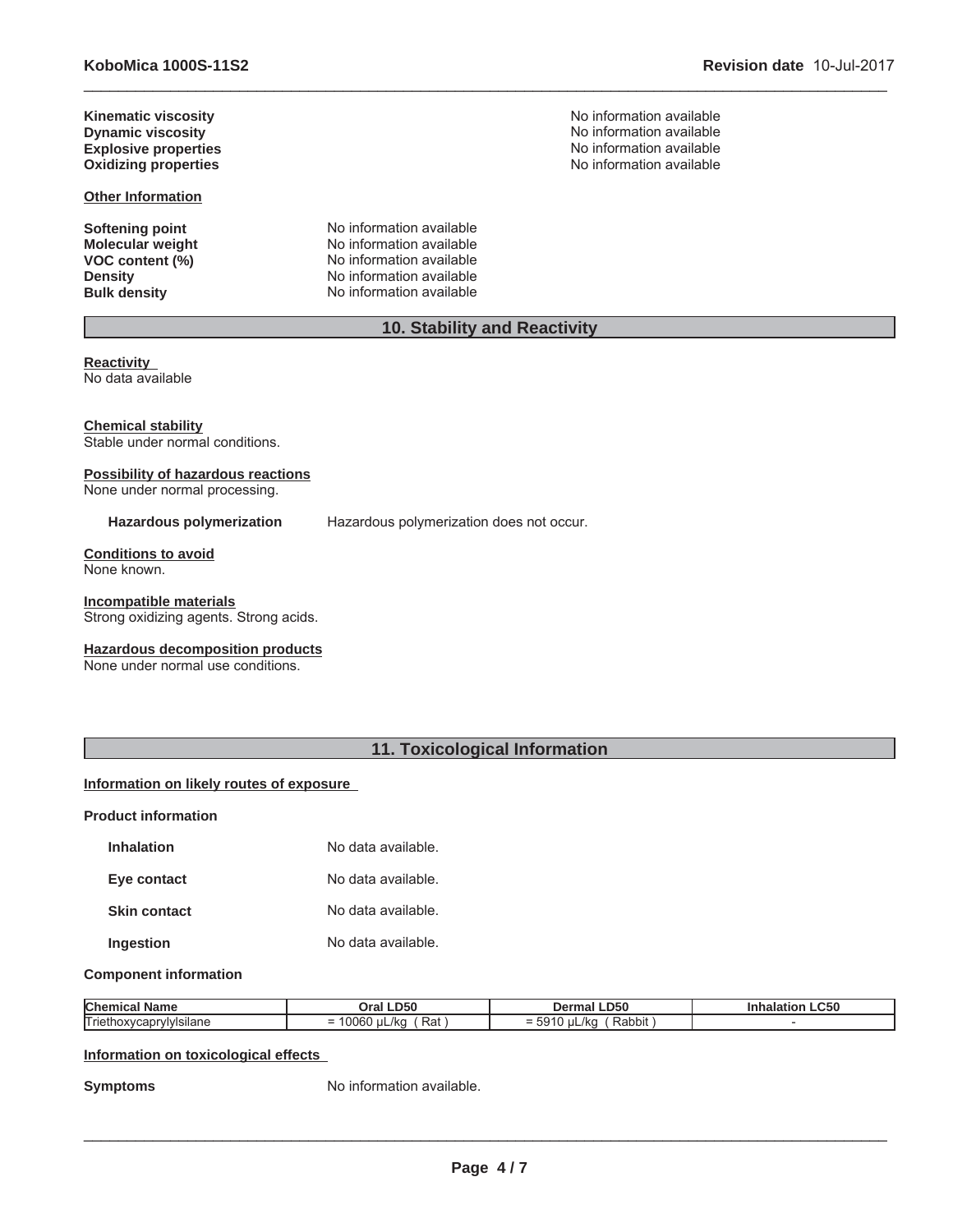#### **Delayed and immediate effects as well as chronic effects from short and long-term exposure**

| <b>Skin corrosion/irritation</b>  | No information available.                                                                                 |
|-----------------------------------|-----------------------------------------------------------------------------------------------------------|
| Serious eye damage/eye irritation | No information available.                                                                                 |
| <b>Irritation</b>                 | No information available.                                                                                 |
| <b>Corrosivity</b>                | No information available.                                                                                 |
| <b>Sensitization</b>              | No information available.                                                                                 |
| <b>Germ cell mutagenicity</b>     | No information available.                                                                                 |
| Carcinogenicity                   | This product does not contain any carcinogens or potential carcinogens as listed by OSHA,<br>IARC or NTP. |
| <b>Reproductive toxicity</b>      | No information available.                                                                                 |
| <b>STOT - single exposure</b>     | No information available.                                                                                 |
| <b>STOT - repeated exposure</b>   | No information available.                                                                                 |
| <b>Aspiration hazard</b>          | No information available.                                                                                 |

 $\_$  ,  $\_$  ,  $\_$  ,  $\_$  ,  $\_$  ,  $\_$  ,  $\_$  ,  $\_$  ,  $\_$  ,  $\_$  ,  $\_$  ,  $\_$  ,  $\_$  ,  $\_$  ,  $\_$  ,  $\_$  ,  $\_$  ,  $\_$  ,  $\_$  ,  $\_$  ,  $\_$  ,  $\_$  ,  $\_$  ,  $\_$  ,  $\_$  ,  $\_$  ,  $\_$  ,  $\_$  ,  $\_$  ,  $\_$  ,  $\_$  ,  $\_$  ,  $\_$  ,  $\_$  ,  $\_$  ,  $\_$  ,  $\_$  ,

# **12. Ecological Information**

#### **Ecotoxicity**

None known

#### **Persistence and degradability** No information available.

**Bioaccumulation** No information available.

#### **Other adverse effects** No information available

# **13. Disposal Considerations**

| Waste treatment methods |                                                                                                        |
|-------------------------|--------------------------------------------------------------------------------------------------------|
| Disposal of wastes      | Disposal should be in accordance with applicable regional, national and local laws and<br>regulations. |
| Contaminated packaging  | Disposal should be in accordance with applicable regional, national and local laws and<br>regulations. |

| <b>14. Transport Information</b> |               |  |
|----------------------------------|---------------|--|
| <b>DOT</b>                       | Not regulated |  |
| ICAO (air)                       | Not regulated |  |
| <b>IATA</b>                      | Not regulated |  |
| <b>IMDG</b>                      | Not regulated |  |
| RID                              | Not regulated |  |
| <b>ADR</b>                       | Not regulated |  |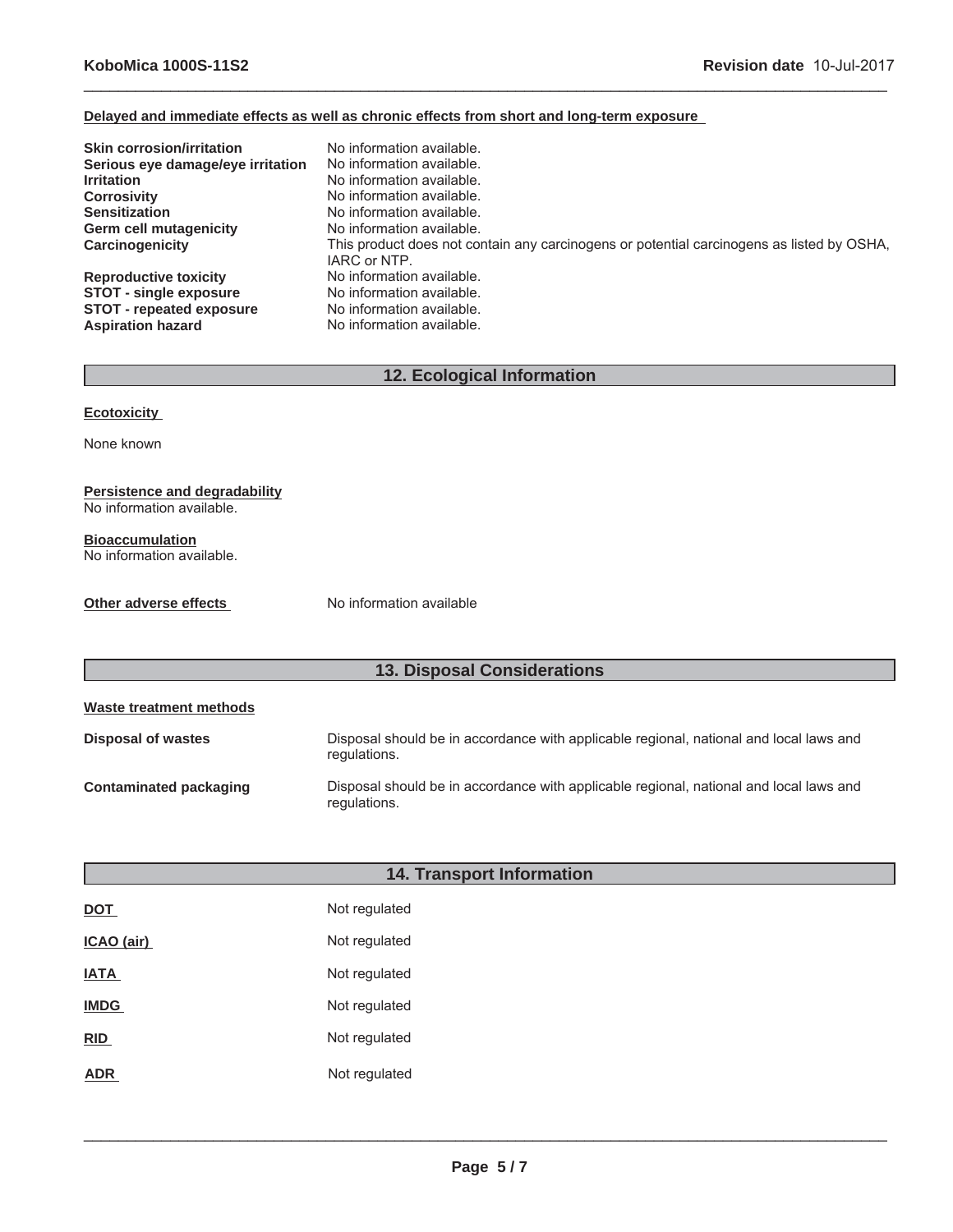### **15. Regulatory information**

 $\_$  ,  $\_$  ,  $\_$  ,  $\_$  ,  $\_$  ,  $\_$  ,  $\_$  ,  $\_$  ,  $\_$  ,  $\_$  ,  $\_$  ,  $\_$  ,  $\_$  ,  $\_$  ,  $\_$  ,  $\_$  ,  $\_$  ,  $\_$  ,  $\_$  ,  $\_$  ,  $\_$  ,  $\_$  ,  $\_$  ,  $\_$  ,  $\_$  ,  $\_$  ,  $\_$  ,  $\_$  ,  $\_$  ,  $\_$  ,  $\_$  ,  $\_$  ,  $\_$  ,  $\_$  ,  $\_$  ,  $\_$  ,  $\_$  ,

| <b>International Inventories</b> |                |
|----------------------------------|----------------|
| TSCA                             | Complies       |
| <b>DSL/NDSL</b>                  | Complies       |
| <b>EINECS/ELINCS</b>             | Complies       |
| <b>ENCS</b>                      | Not Determined |
| <b>IECSC</b>                     | Complies       |
| KECL                             | Complies       |
| <b>PICCS</b>                     | Complies       |
| <b>AICS</b>                      | Complies       |
|                                  |                |

 **Legend:** 

 **TSCA** - United States Toxic Substances Control Act Section 8(b) Inventory

 **DSL/NDSL** - Canadian Domestic Substances List/Non-Domestic Substances List

 **EINECS/ELINCS** - European Inventory of Existing Chemical Substances/European List of Notified Chemical Substances

 **ENCS** - Japan Existing and New Chemical Substances

 **IECSC** - China Inventory of Existing Chemical Substances

 **KECL** - Korean Existing and Evaluated Chemical Substances

 **PICCS** - Philippines Inventory of Chemicals and Chemical Substances

 **AICS** - Australian Inventory of Chemical Substances

#### **US Federal Regulations**

#### **SARA 313**

Section 313 of Title III of the Superfund Amendments and Reauthorization Act of 1986 (SARA). This product does not contain any chemicals which are subject to the reporting requirements of the Act and Title 40 of the Code of Federal Regulations, Part 372

#### **SARA 311/312 Hazard Categories**

| <b>Acute Health Hazard</b>        | Nο |
|-----------------------------------|----|
| <b>Chronic Health Hazard</b>      | N٥ |
| <b>Fire Hazard</b>                | N٥ |
| Sudden release of pressure hazard | N٥ |
| <b>Reactive Hazard</b>            | N٥ |

#### **CWA (Clean Water Act)**

This product does not contain any substances regulated as pollutants pursuant to the Clean Water Act (40 CFR 122.21 and 40 CFR 122.42)

#### **CERCLA**

This material, as supplied, does not contain any substances regulated as hazardous substances under the Comprehensive Environmental Response Compensation and Liability Act (CERCLA) (40 CFR 302) or the Superfund Amendments and Reauthorization Act (SARA) (40 CFR 355). There may be specific reporting requirements at the local, regional, or state level pertaining to releases of this material

#### **US State Regulations**

#### **California Proposition 65**

This product does not contain any Proposition 65 chemicals

#### **U.S. State Right-to-Know Regulations**

This product does not contain any substances regulated by state right-to-know regulations